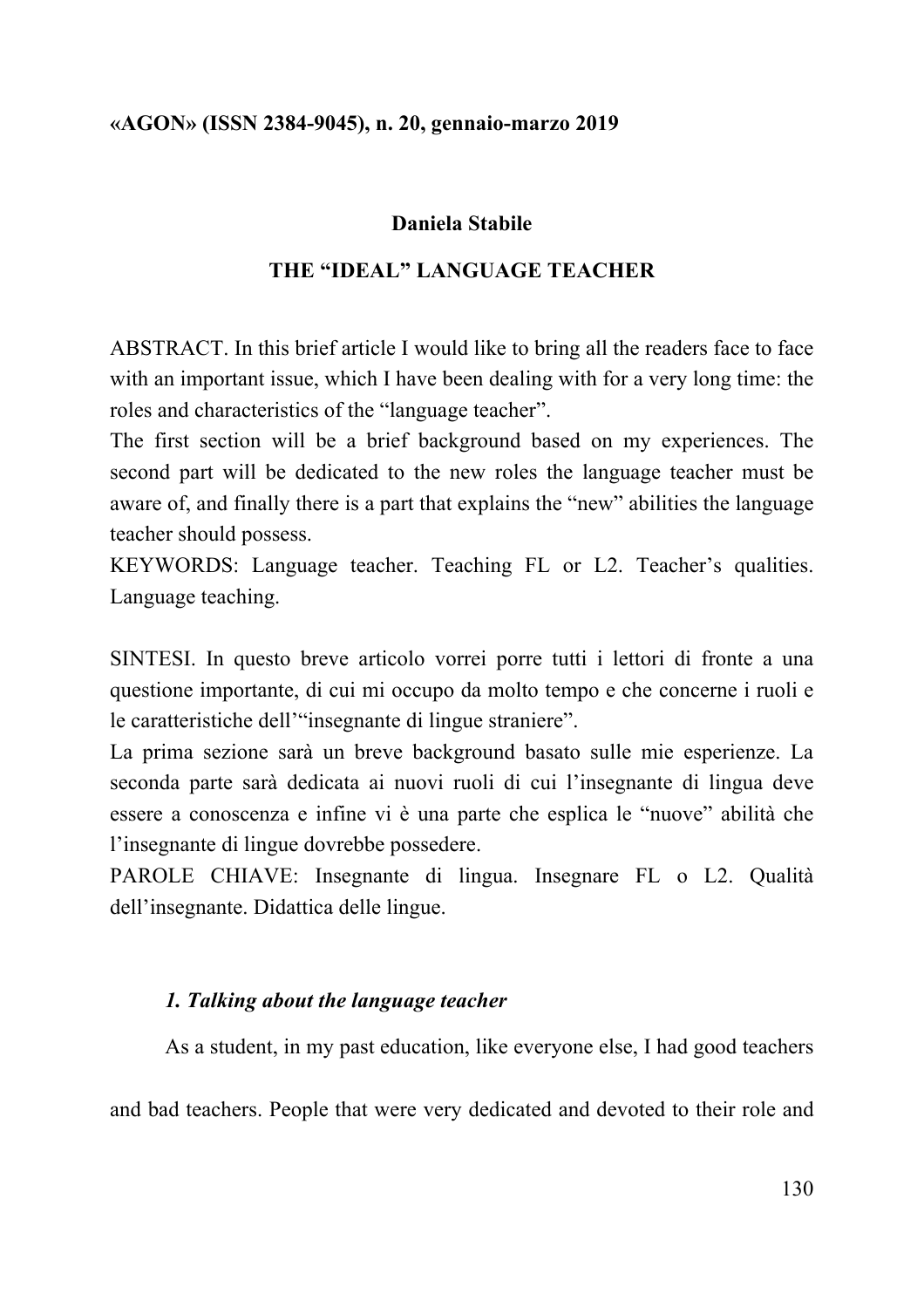their students and from whom I had the great opportunity to learn a lot of new and interesting things. On the other hand, I had also a lot of bad experiences to deal with: some teachers who just entered the classroom, called the roll, sat in their comfortable chairs behind their big-triumphant desks and read the newspaper for all the 50 minutes of the lesson.

I am not sure if I should thank more the first or the second type of teachers, because each of these two types created in me the desire to make a difference and to become a teacher, and thanks to my hard work I am a teacher now.

In my field of studies – teaching a foreign language –, the type of professional factors that are required are very different from past generations.

The figure of the teacher is no longer a human walking-dictionary with a lot of knowledge. The students, the schools, the societies around them request much more of them. These requirements are what we will discover in this brief but information-packed article.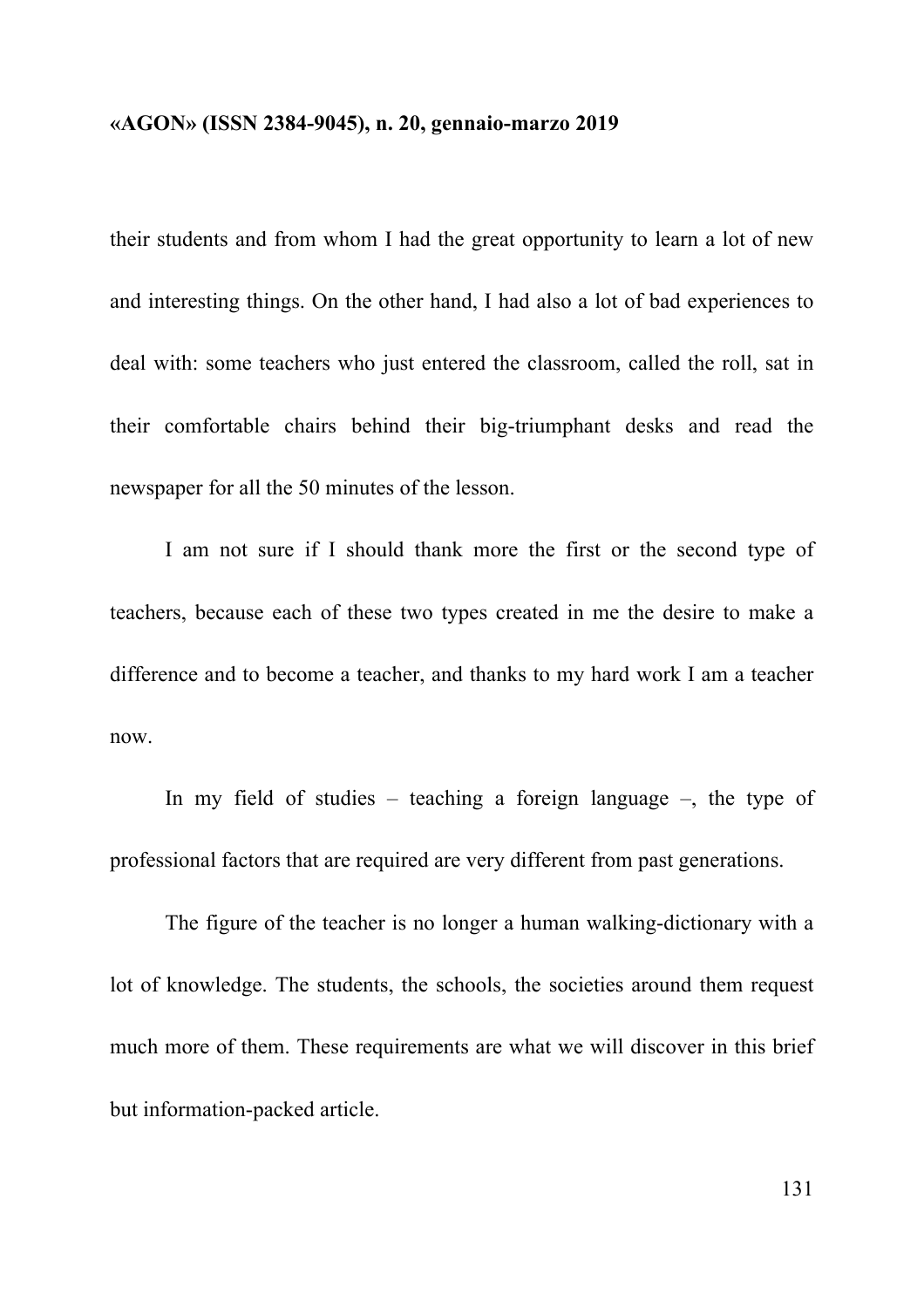### *2. The "ideal" language teacher*

l

In the past, the professor or *magister* (the teacher) was not necessarily a teacher: "he knows Latin, so he knows how to teach it". This was Gentile's<sup>1</sup> motto, still tragically alive in schools and, above all, universities in Italy. At that time the teacher was the only interpreter of the "*sacred textbook*" and the only judge, starting with the contents in the textbook and finishing with the students' evaluation.

Even now, that I live far from Italy, outside of the European continent, overseas in Japan, this kind of "*stereotyped-concept*" does not leave me alone. Here the match "country + language" is still alive and causes many problems of discrimination. I had the experience of working with very talented teachers with great potential, and sharp critical minds. And of course with some types of less professional "teachers" who showed "the sit behind the desk" attitude, because,

<sup>&</sup>lt;sup>1</sup> Gentile: Giovanni Gentile (30 May 1875-15 April 1944) was a neo-Hegelian idealist philosopher, educator, and fascist politician. He was the Minister of education in Benito Mussolini's first cabinet, and in 1923 he carried through a reform, the Gentile Reform; a series of normative acts officially recognized 21 universities in Italy.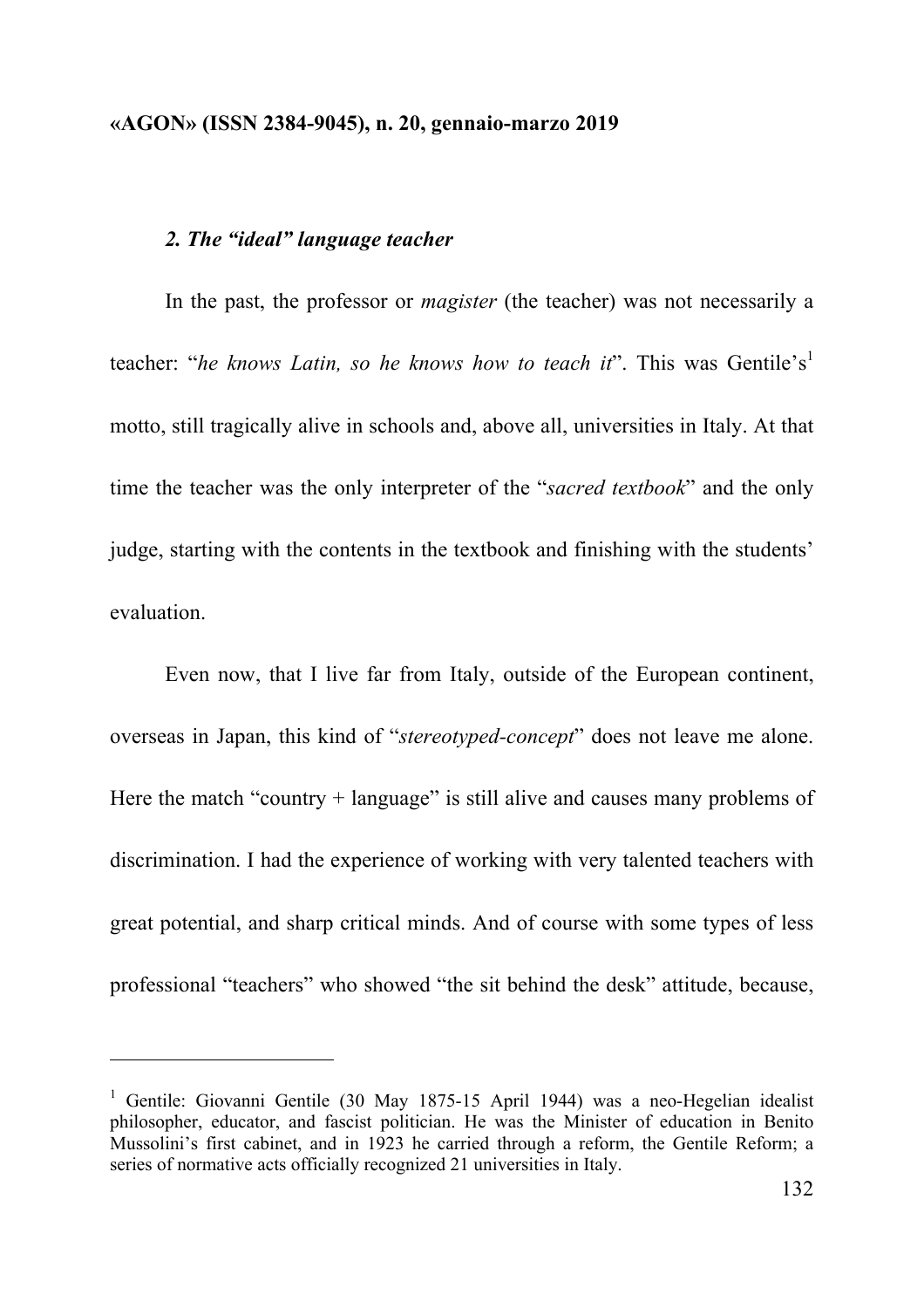as I always heard: "*he/she is a native English teacher… of course he/she can teach English*". Nothing could be more wrong than this sentence. Being a native speaker it is not the same as being a teacher.

Based on my personal experience I could notice that, many of them could not even read the  $IPA^2$  written in the textbooks, or understand the difference between an adjective or an adverb; I had to assist many of them that struggled to get along with the students or, the worst category for me, it was to deal with those who always said to me: "*This is not my job!*"

Of course, being a native-speaker gives you a lot of advantages in terms of confidence, from a psychological point of view, and a practical way of considering the act of teaching: a native-speaker can make corrections faster. However this is just a small part of the job.

During the second half of the twentieth century, new concepts were proposed, turning the teacher into an expert in disciplinary teaching. The

l

<sup>2</sup> IPA: International Phonetic Alphabet.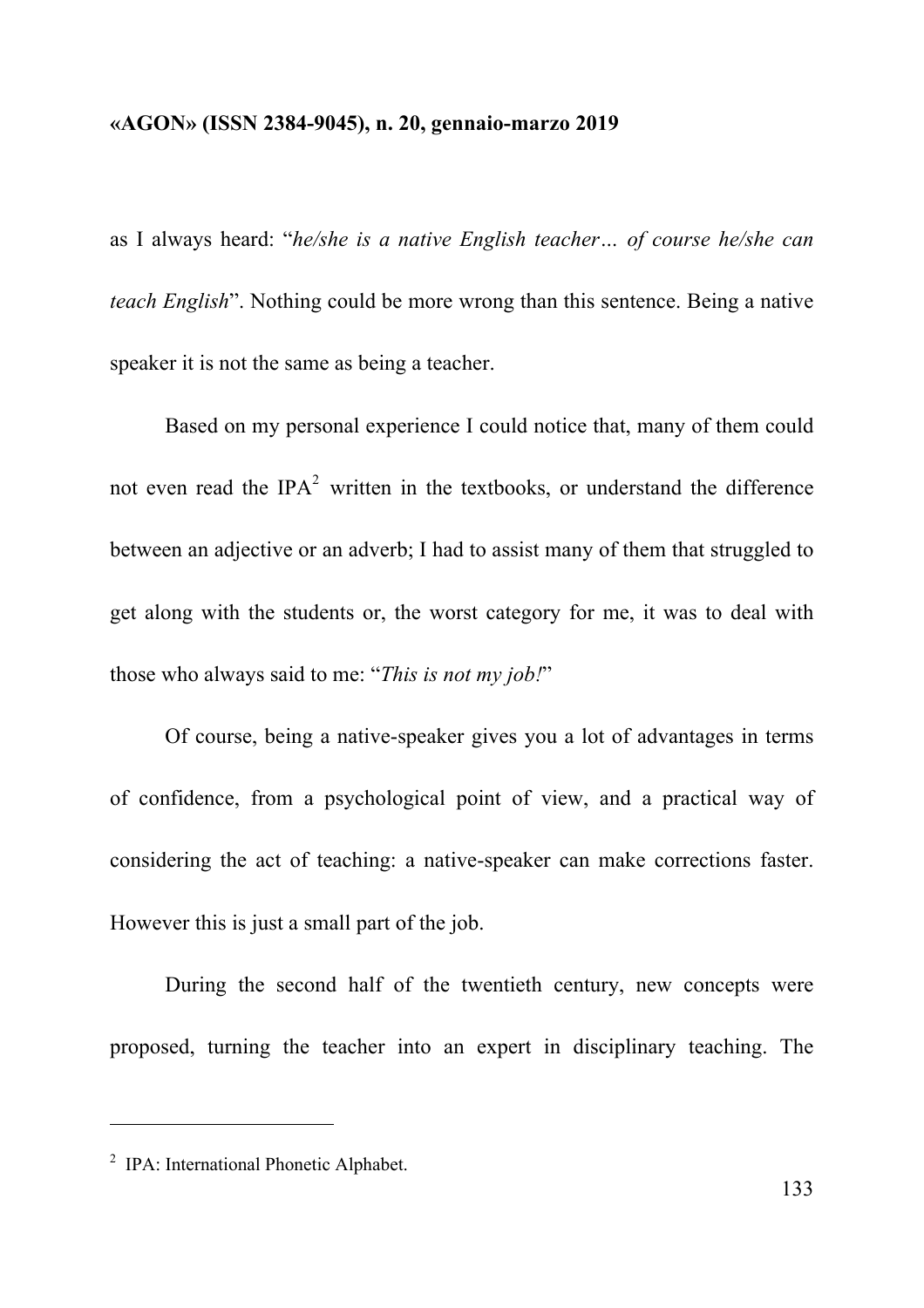evolution of the role of the teacher of foreign languages requires new skills and knowledge. Skills that, though in some aspects can be considered from the point of view of an individual, should rather be understood as characterizing professionalism. The language teacher must be a tutor, a director or a facilitator: a very reliable ally of the students against the difficulties of learning and acquiring a foreign language. We are talking about:

- **Facilitator**: according to the logic of Dubin and Olshtein<sup>3</sup>. A facilitator, the one who has the task of keeping the motivation high and incorporates the learner's wishes into the learning act. The facilitator must be responsible for creating great learning experiences and encouraging participants to roll up their sleeves and learn by doing. The course design and, of course, every single lesson must be human-centered, and proposed to the students under a creative approach to problem solving, that aims to get the students thinking outside the box. A facilitator should be ready to coach the students to overcome feelings of nervousness and encourage them to try new ways of thinking and doing.
- **Counselor/advocator**, who has the task of putting himself in the position of

l

<sup>3</sup> Fraida Dubin and Elite Olshtain (1986), *Course Design: Developing and Materials for Language Learning*, Cambridge University Press.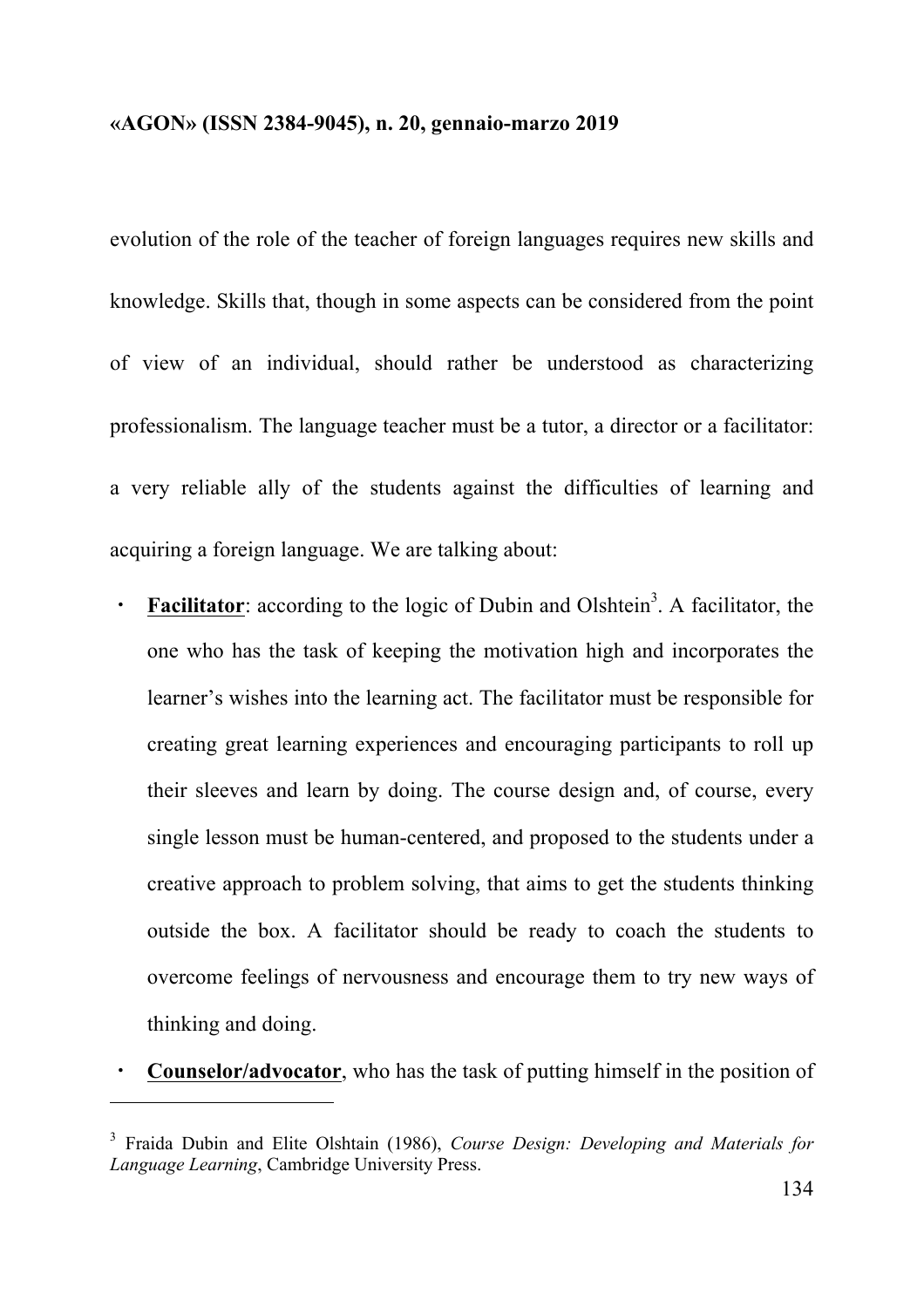the learners and trying to act as a cultural mediator in the act of interaction. This role is well considered by Curran<sup>4</sup> at the end of the  $70s<sup>3</sup>$  when he proposed the Community Language Learning (CLL). The teacher in this role, places himself/herself outside of the learning process; instead he/she gives advice, tries to help and to find a better way of learning for their students who match their skills and personalities. Empathy here is the key.

・ **Maieutics** <sup>5</sup> **/ creator** of the course design, according to the *Silent Way* method developed by the Swiss Gattegno<sup>6</sup>, and further developed in the Natural Approach of Krashen and Terrell<sup>7</sup>. The teacher gives a model and then keeps silent and says nothing. He must consider the students' psychological state of mind and put it before anything else. Extending this idea, expressed in these learning methods, I would like to move your attention to Socrates' method of discussion or debate. This is a form of

l

<sup>4</sup> Charles Arthur Curran (1913-1978) was a priest of the Roman Catholic Diocese of Columbus, a psychologist who is best known as the creator of Community Language Learner (CLL), a method in education and more specifically in Second Language Teaching.

<sup>&</sup>lt;sup>5</sup> Discovery method.

<sup>6</sup> Caleb Gattegno (1911-1988) is one of the most influential mathematicians and educators of the twentieth century.

<sup>&</sup>lt;sup>7</sup> Stephen Krashen (born 1941-) is professor emeritus at the University of Southern California. Tracy Dale Terrell (1943-1991) was an education theorist and with Krashen wrote *The Natural Approach*, a comprehension-based language learning methodology, which emphasizes the idea of exposure and the lowering of effective or emotional barriers to learning.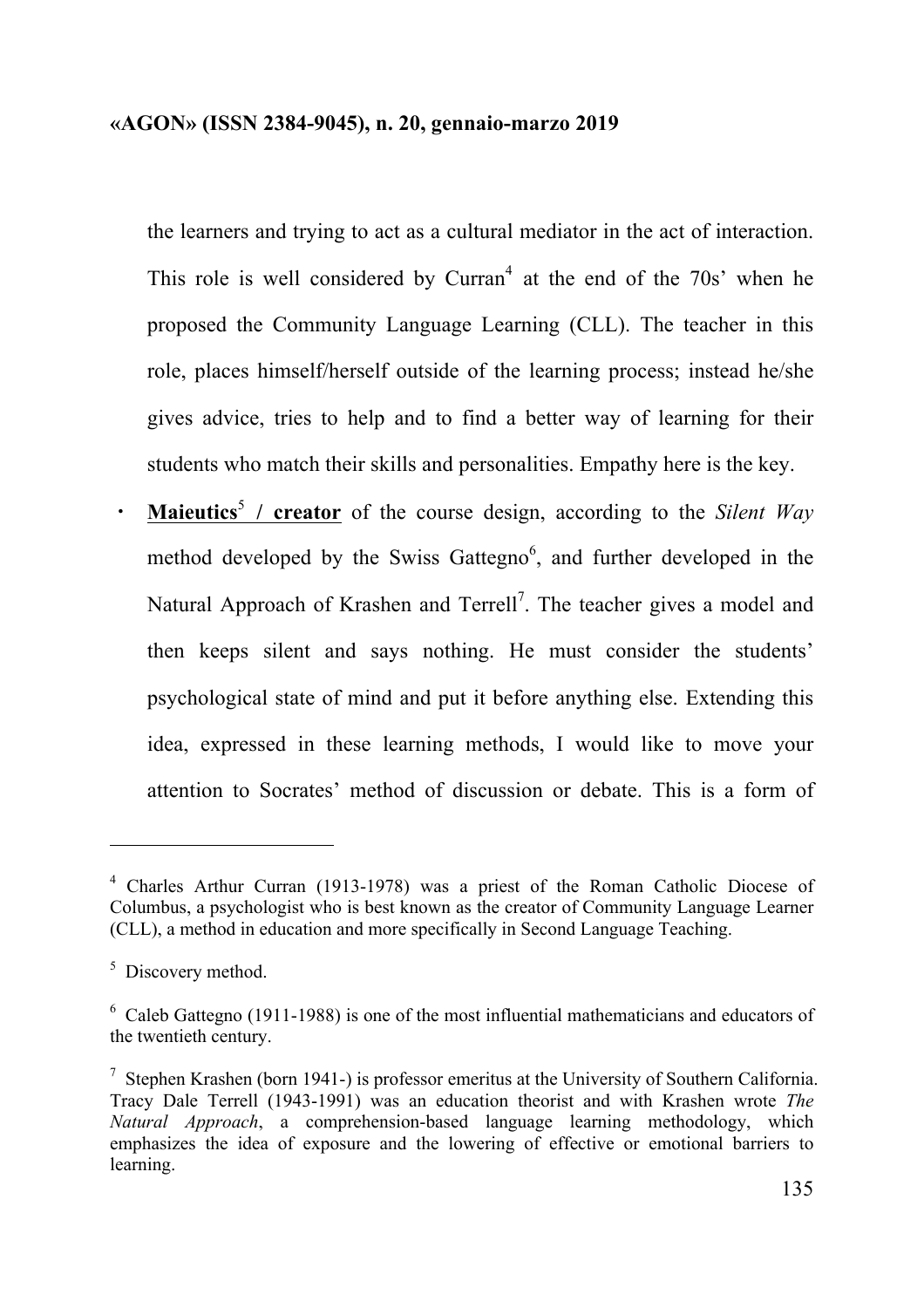cooperative and argumentative dialogue between the members, based on asking and answering questions to stimulate critical thinking and draw out ideas and concepts.

- ・ **Tutor/Instructor** promotes dialogue in solving problems related to learning a foreign language; starting from the 90s', widely adopted for adult-learners and for blended-learning situations.
- ・ **Coordinator/director** is the teacher who has the task of putting together situations of contact with the foreign country. In this role, according to Freddi<sup>8</sup>, the teacher stays behind the scenes, in the background and guides the students/actors. The teacher is a point of reference for the students, a means and a connection between him/her and the target language.

All these types of expertises are necessary in the classroom and outside of the classroom. The profile of the "ideal" language teacher should be linked both to the scholastic and national context and the range of skills, interests, and gained-experiences. It is appropriate to consider these three aspects: the nation, the human resource and the type of educational institution.

<sup>8</sup> Giovanni Freddi (1930-2012) was the founder of the Venetian School of language teaching research.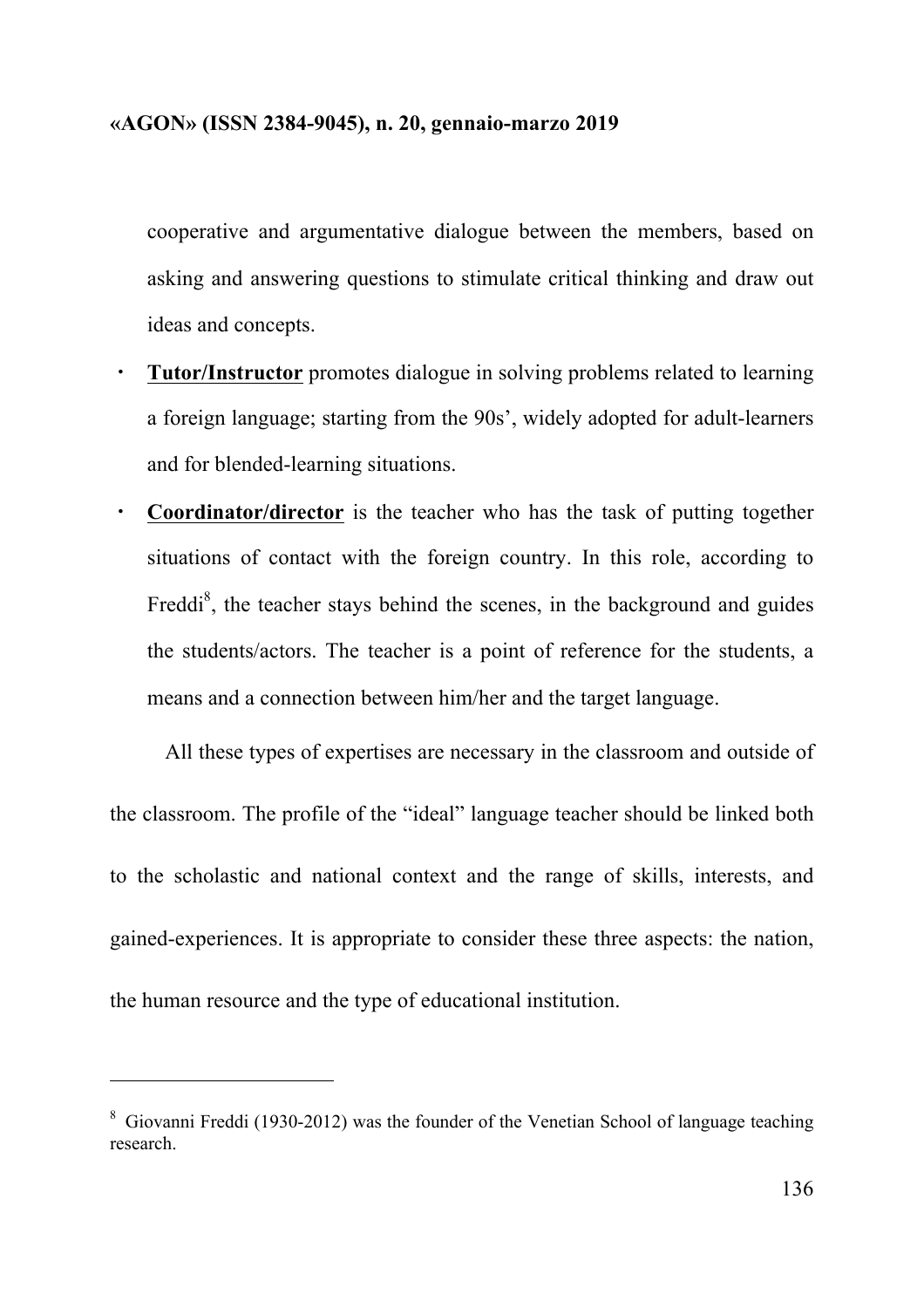In the first place, the country: national or local contexts may favor certain objectives or values, thus modifying the balance or the desirable dosage of the teacher's quality.

Secondly, the human resource, which must be highly qualified, and finally the school, where the social background of the students, the availability of resources and material structures determine the real possibilities and the favorable conditions to quality teaching. From the very first moment you are in the classroom, embarking the role of a language teacher, you must understand that between the students and you, there is one tiny invisible thread, that links everything in a very fragile net. In Japanese this is expressed with the word KIZUNA (絆, きずな) that means *ties*, *bonds*.

# *3. The "IDEAL" language teacher's "qualities"*

The "IDEAL" language teacher's "qualities" must be *savoir, savoir-faire, et savoir-être* (Altet, 1993, 8) The good teacher knows the subject and knows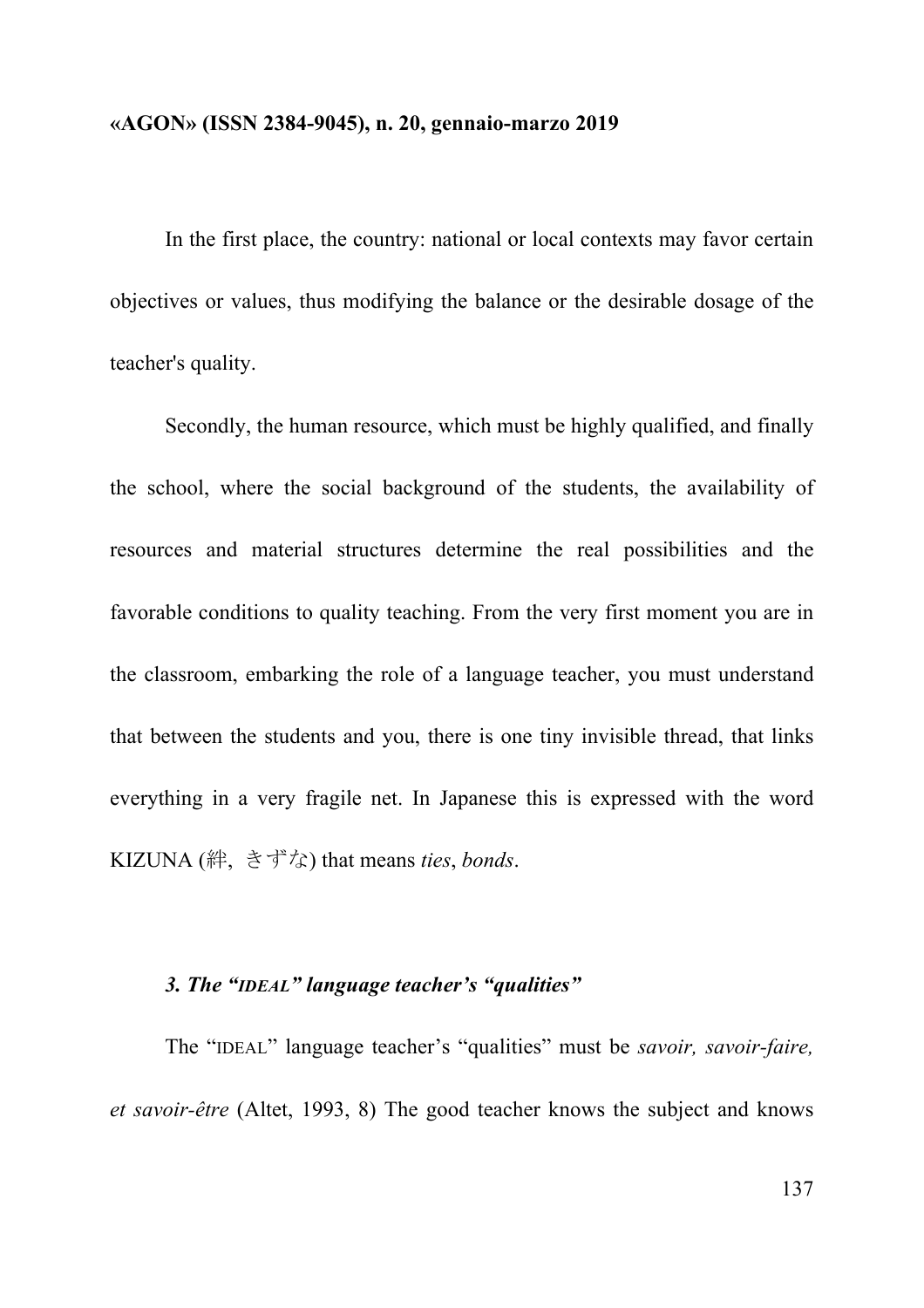how to teach it. He/she can transmit to the students concepts, skills and knowledge. He/She uses the subject as an opportunity for his students to acquire general skills aimed at critical reflection. The teacher must have a large repertoire of effective techniques, which sometimes is difficult, especially when the teacher has to respect the constraints of an imposed school program, which in most cases ends with an examination.

According to Margiotta (2001) the qualities of a modern language teacher must be the following:

## l **To be able to work in a team.**

The teacher is not the only one, of course with the student, involved in the act of learning; the school, the family and most of all other teachers might be involved. So, knowing how to work and collaborate with other teachers in a team is crucial.

# l **To learn to change and grow.**

Learning to change and evolve: in harmony with the evolution of history,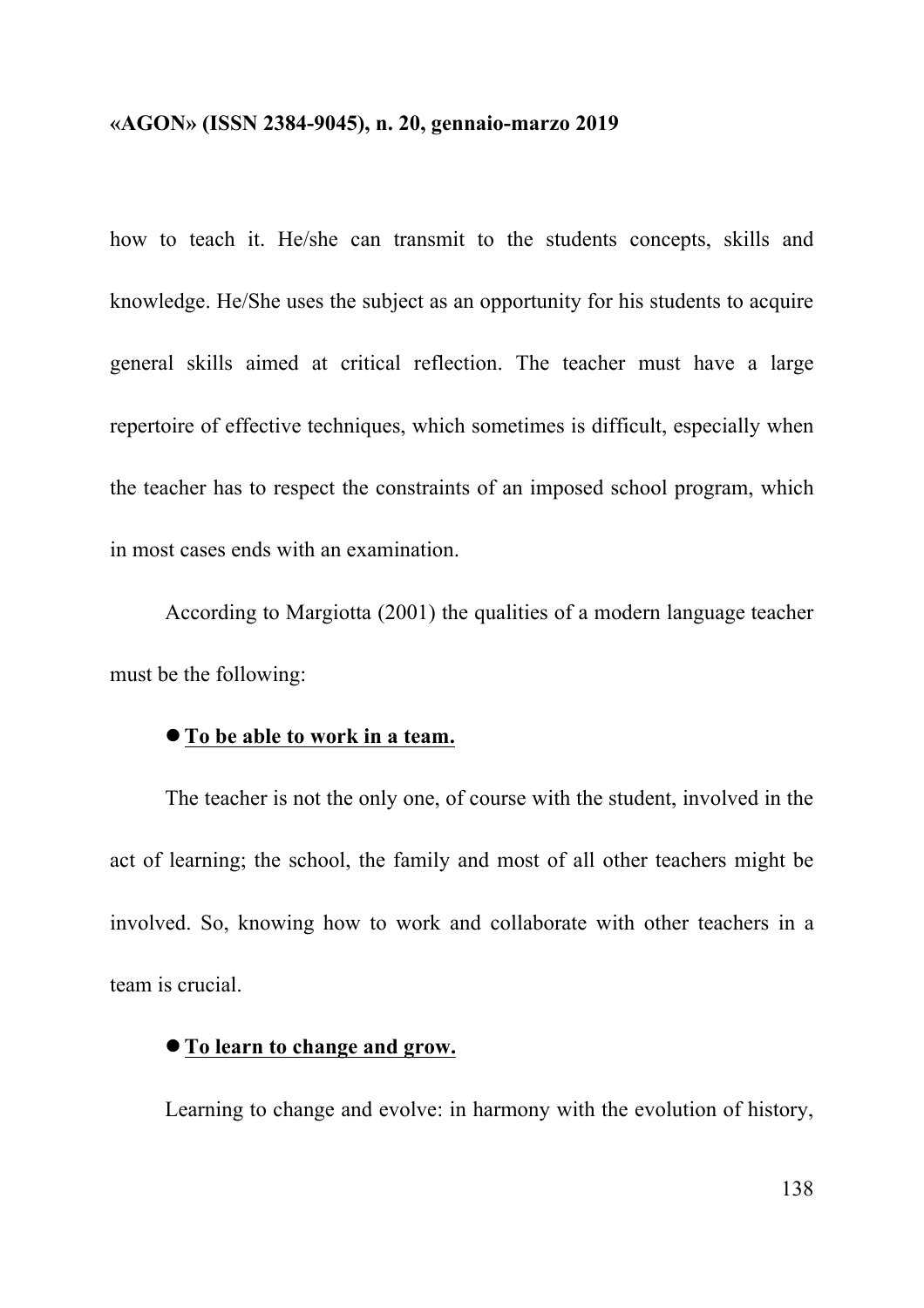culture, and more specifically with the autonomy of the school in which he/she is an integral part of.

## l **To be aware of the importance of the experiences.**

Knowing how to grasp the value of experiences, knowing how to propose innovations to solve new problems: the "ideal" language teacher does not (only) acquire innovation, but (above all) produces it and customize it.

## l**Management skills.**

Having management skills; having the ability to manage and monitor several roles; developing different services starting from the pure and the simple act of teaching in the classroom. In the classroom, especially where the environment is international, the teacher must be aware of their students' language level; the teachers have to understand their temper, their desires and be able to avoid any inappropriate situations, for example, in pair's activities which students' pairs matching better, or students' cultural backgrounds or thinking.

A lot of teachers would like to be "only a teacher", however they have to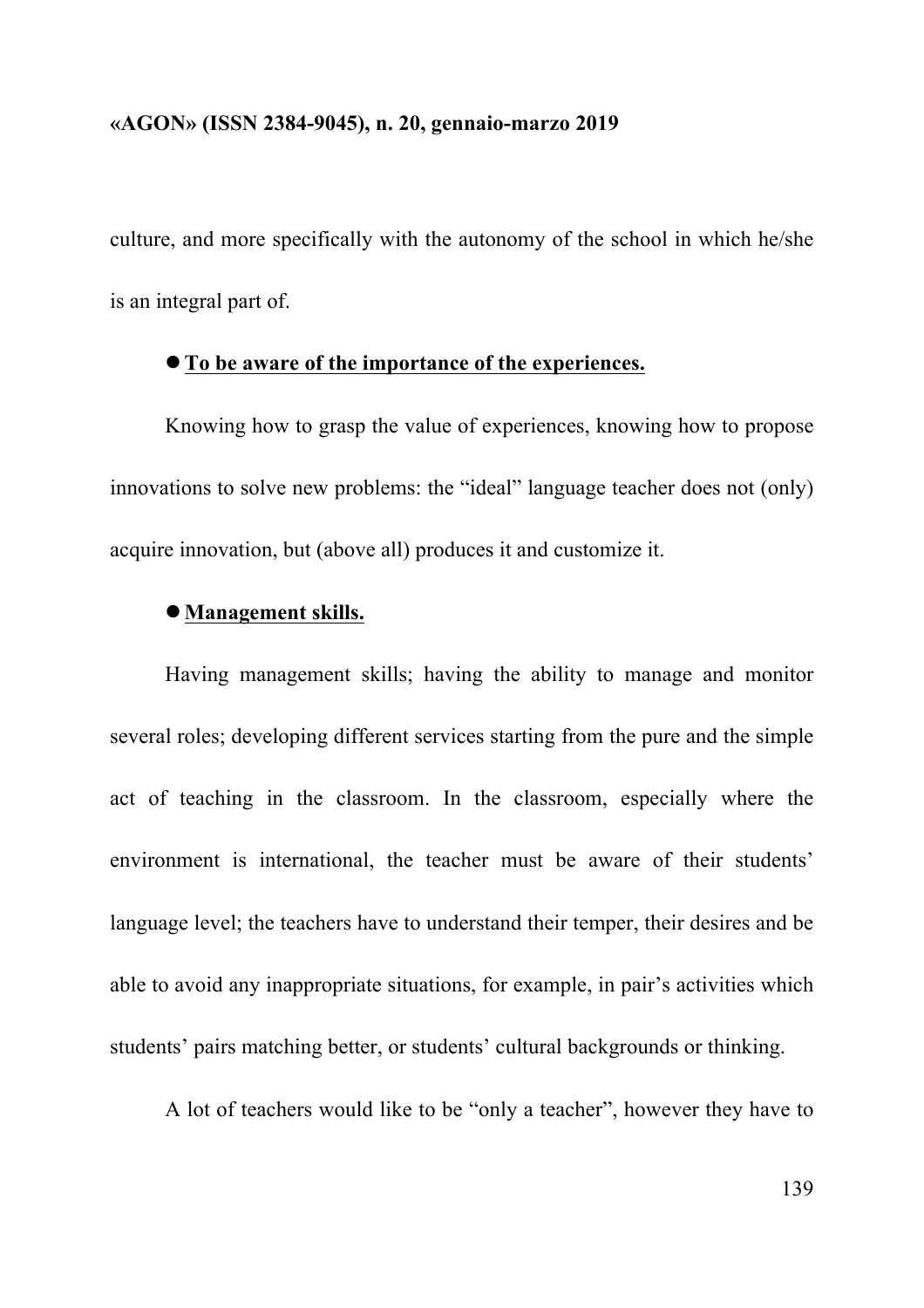try to understand also the schools' bureaucracy when required to fill in documents; understand the law of the country where they teach; be aware of the different rules and laws. Starting with classroom performances, a lot of teachers assume that the best way of teaching and managing the classroom is by using only the language target in the classroom. In the very beginning this "teachers' talk" and also considering "teachers' talking time" can be long and tedious. The more the teacher talks the less the students learn and *ipso facto* they won't acquire the language. The teacher in class must be aware of the never old fashioned quote by Confucius: "*tell me and I will forget, show me and I may remember; involve me and I will understand.*" The rhetorical idea that the teacher must use only the target language is basically wrong, because it does not consider the aim, or the emotional filter behind the communicative act. For example, if the teacher has to make some corrections and explain why, it would be less stressful and easier to understand for the students, if the teacher has to use their mother tongue.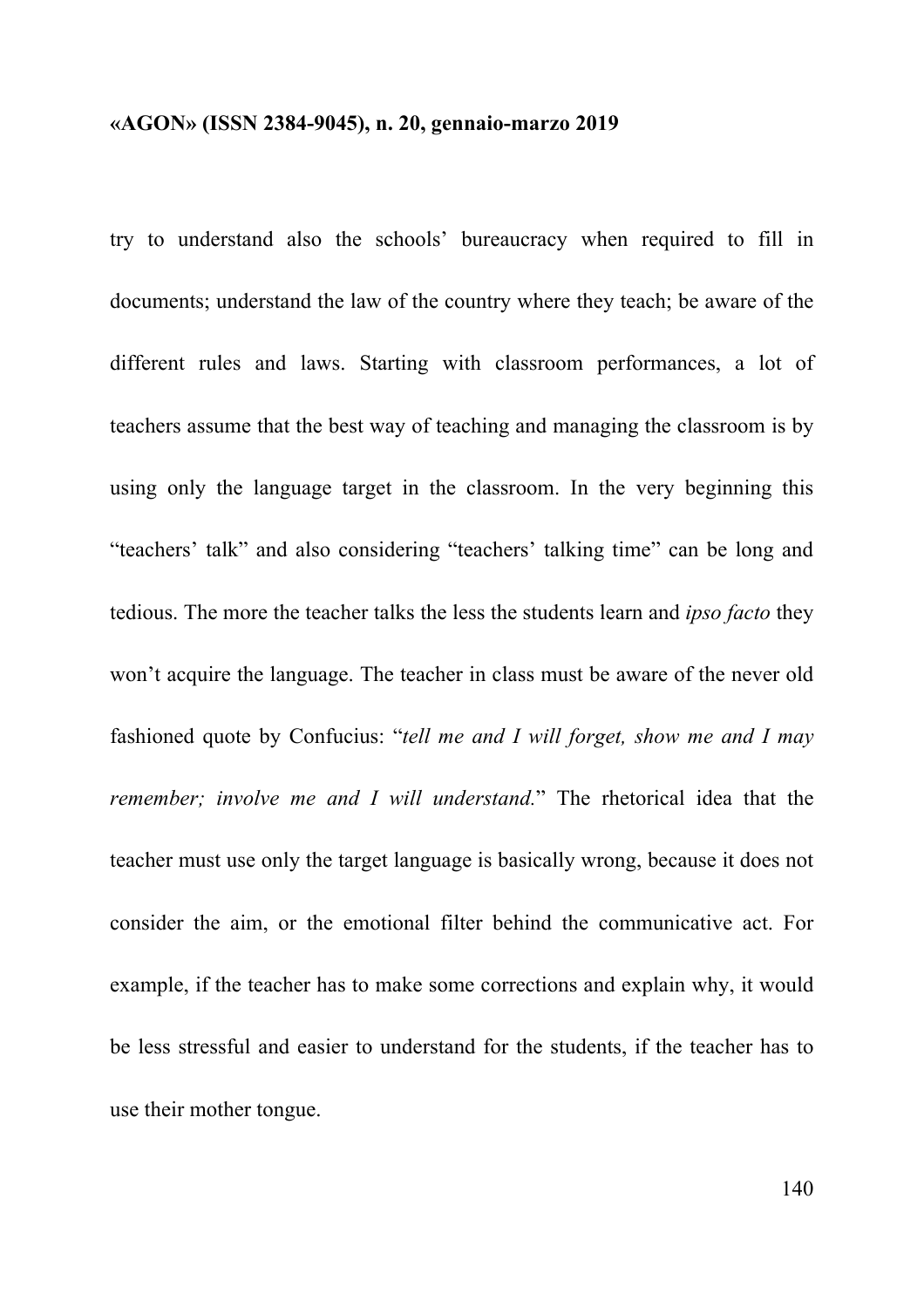### l**Guarantee the connections.**

Ensuring the link between the institution and the world of the target language outside in which he/she works: organizing students' exchanges, participating in international projects, trying to establish agreements with foreign institutions, and incorporating cultural, social, and political topical information, etc. of the country of which he/she teaches the foreign language and culture.

As it can be seen by this list we must consider the psychological, pedagogical and emphatic, etc. competencies the "ideal" language teacher must have.

## *4. Conclusion*

The main aim of this article was to give a general idea of what it means to be a language teacher nowadays. The teacher must be a professional with a lot of skills and knowledge inside his/her toolbox.

My ideal language teacher is a person with great integrity who can make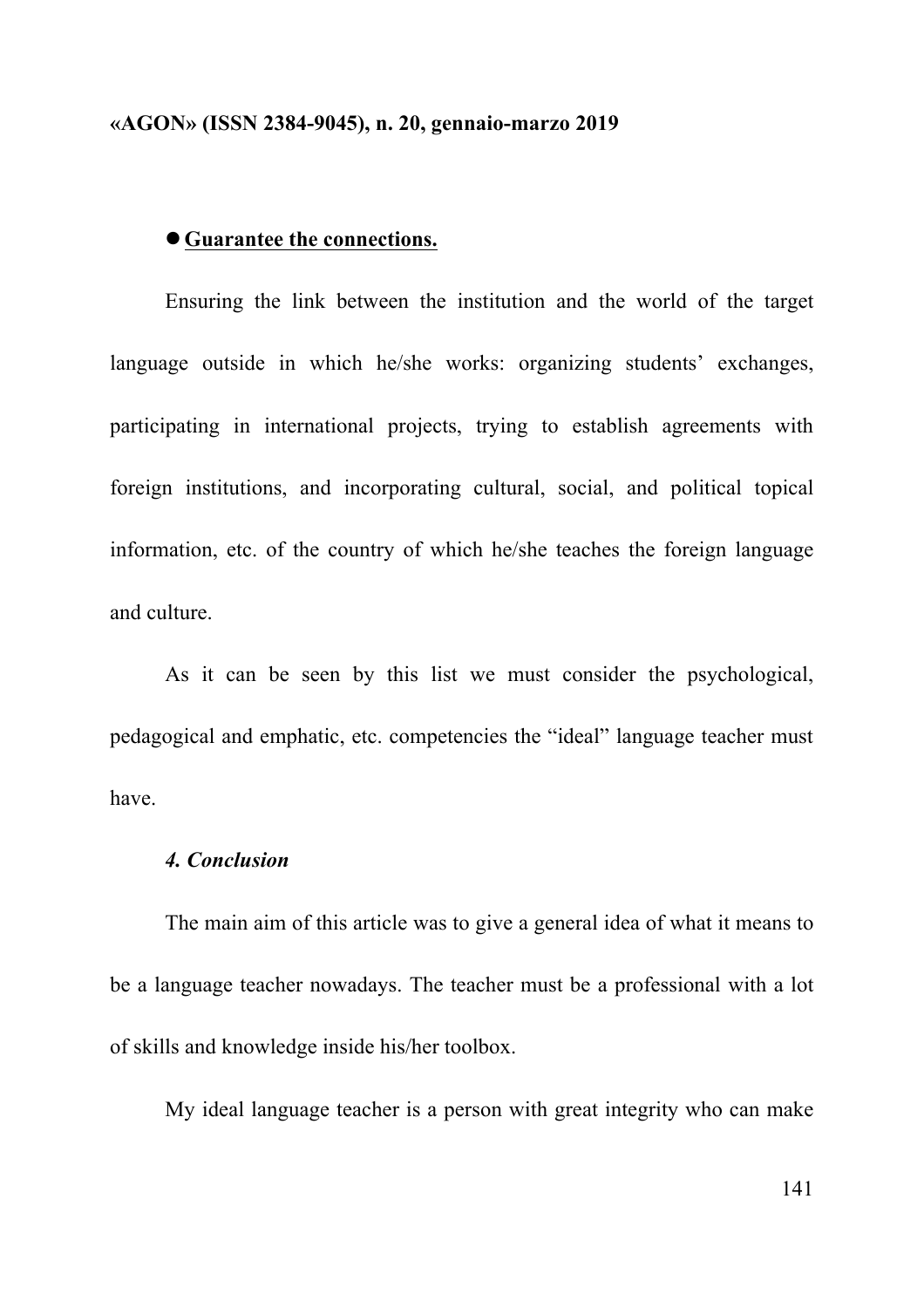the students comfortable and aware of the complexity of learning. He/she is a person who, *in primis*, knows how to guide the students and help them to get a meaningful experience from every single moment, in which they both will take part in the discovery of a new language and culture.

The good teacher feels involved in his work, demonstrates commitment, involvement and dedication. A strong desire to help their students leads them to seek the most effective methods incessantly, even in the presence of difficult social situations. The teacher's commitment goes beyond the classroom and leads them to collaborate with other teachers of the institute where he works. The greatest desire is to see the success of their students. Good teachers are trying to communicate with warmth, even if students do not reciprocate. I met a lot of frustrated and stressed teachers, in conflict with the students. Even if the students are against the school and the idea of "studying", the high quality teacher stands however with sympathy, respect and dignity. Students are neither a danger nor a threat. The teacher is able to create a comfortable atmosphere and,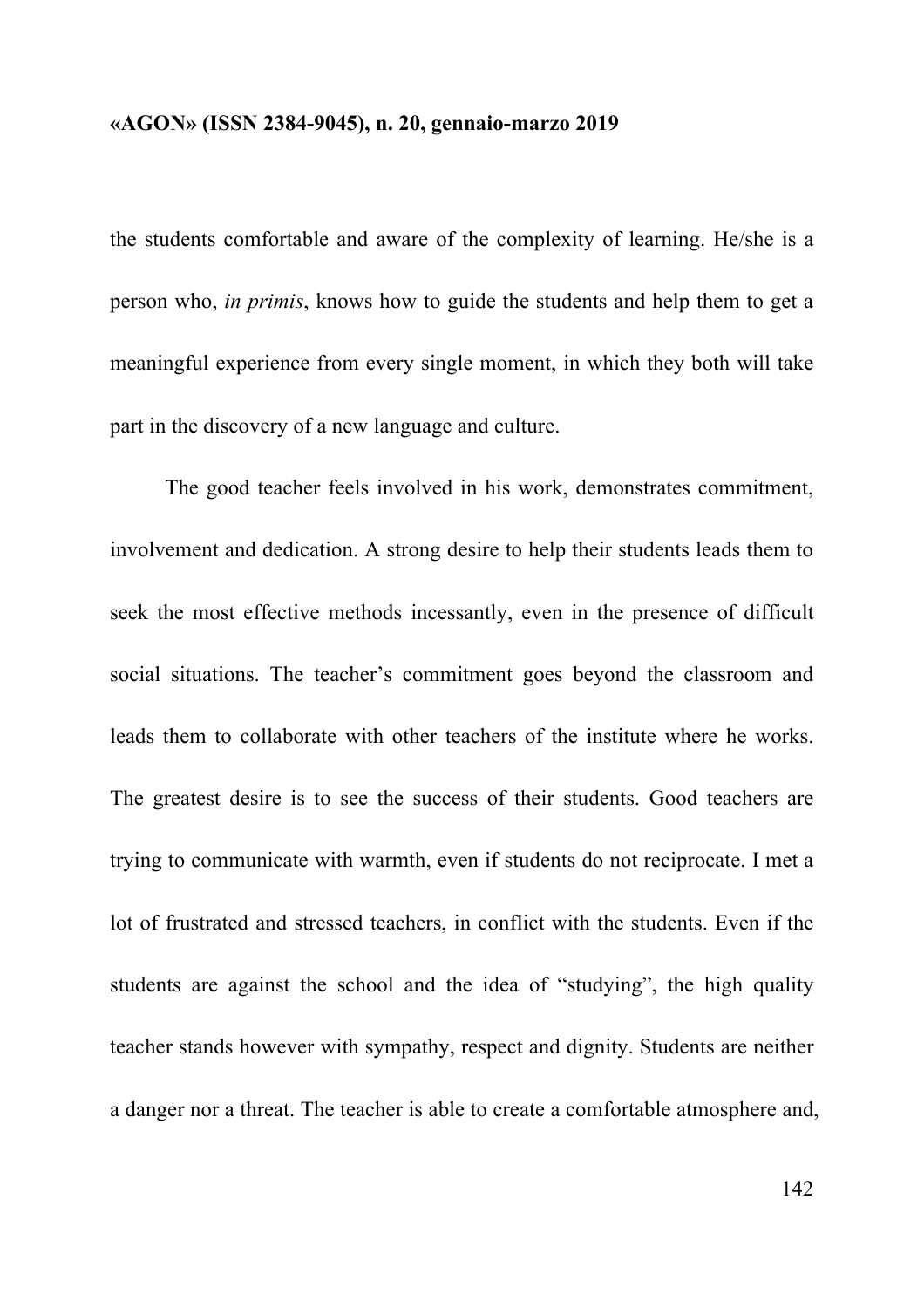in cases of hostility, is able to transform the classroom in order to make it cheerful and comfortable. Students need to feel confident; they need to trust and then risk and face the difficulties of learning. It also helps to build self-confidence, self-esteem and awareness of one's own abilities, creating opportunities for success. The fact of knowing that you can succeed stimulates the desire to try and succeed, if the students are continually encouraged to learn. The quality language teacher is concerned not only with the students' intellectual growth, but also with the development of their moral sense, with a social sensibility, and to do that the teacher must assume the "role of a model". Love for students, and commitment to helping them learn, are powerful motivations for continuing to teach. The support of colleagues in the workplace is essential to maintain this motivation. Nonetheless, the local environmental and scholastic contexts that support this motivation, also filtering the effects of central policies, play a non-marginal role for this purpose.

Finally, I would like to remember to all of you that the most important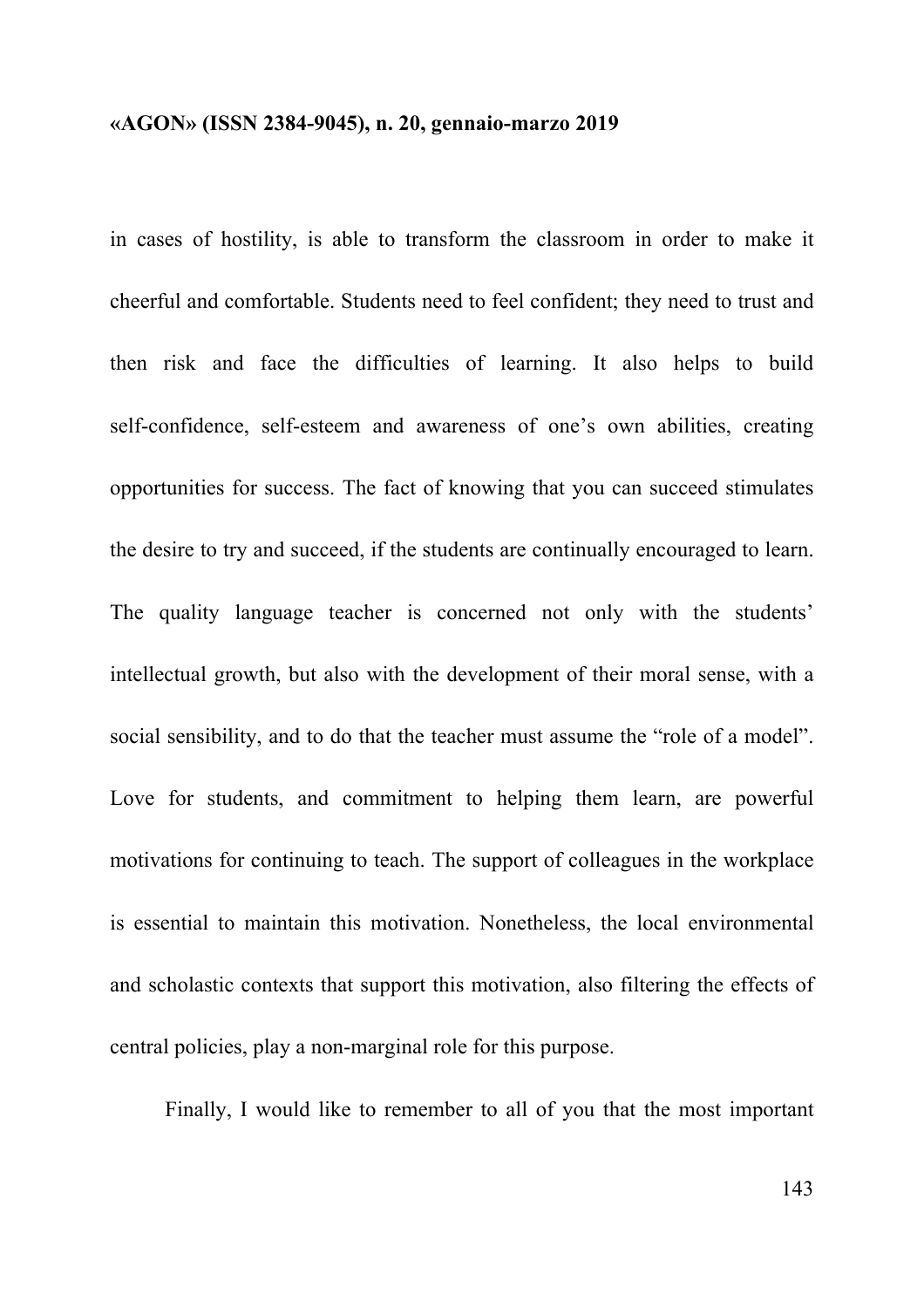ingredient for any kind of activities, any jobs or any little thing is: PASSION. It does not matter how well you know the techniques or the process; if you are not passionate, if you do not love what you are doing, your job will be useless. *Au contraire*, if you love and care about your job – in this case the act of teaching – so I can say that you can make the difference for a better world. Because I am one of those people who firmly think that only education, in its wide meaning, can help us to evolve. Education can empower, can create peace and can make anyone free.